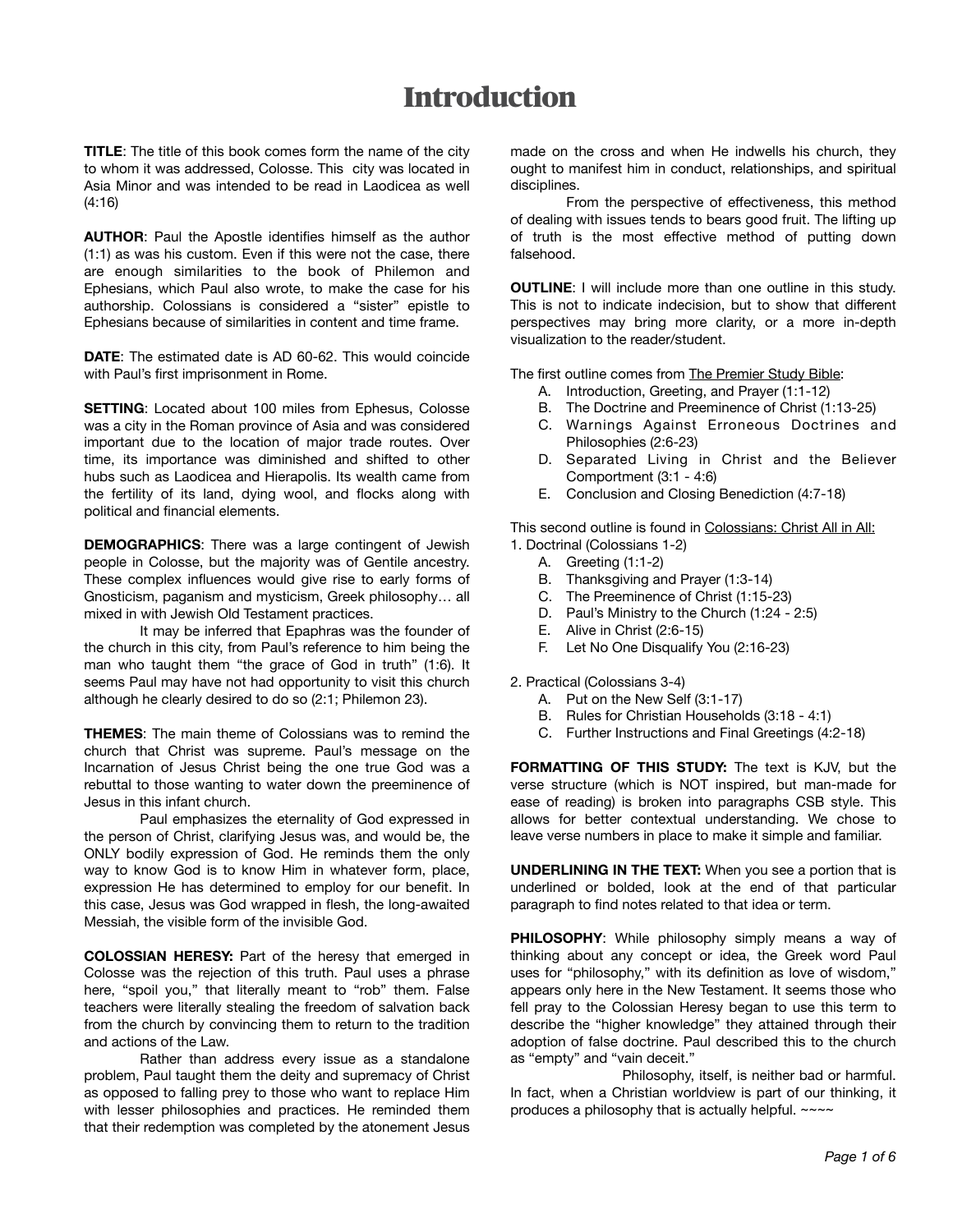**1** Paul, an apostle of Jesus Christ by the will of God, and Timotheus our brother,

**2** To the saints and faithful brethren in Christ which are at Colosse: Grace be unto you, and peace, from God our Father *and* the Lord Jesus Christ.

*\* and - The word "and" in this phrase in the Greek means "also, even, indeed."* 

**3** We give thanks to God and the Father of our Lord Jesus Christ, praying always for you, **4** Since we heard of your faith in Christ Jesus, and of the love which ye have to all the saints, **5** For the hope which is laid up for you in heaven, whereof ye heard before in the word of the truth of the *gospel;* **6** Which is come unto you, as it is in all the world; and bringeth forth fruit, as it doth also in you, since the day ye heard of it, and knew the grace of God in truth: **7** As ye also learned of Epaphras our dear fellowservant, who is for you a faithful minister of Christ; **8** Who also declared unto us your love in the Spirit.

*\* gospel - There is only one Gospel (Rev. 14:6) and is the same gospel preached by Peter at Pentecost and by Paul in Colosse… and "in all the world."* 

**9** For this cause we also, since the day we heard it, do not cease to pray for you, and to desire that ye might be filled with the knowledge of his will in all wisdom and spiritual understanding; **10** That ye might walk worthy of the Lord unto all pleasing, being fruitful in every good work, and increasing in the knowledge of God; **11** *Strengthened with all might*, according to his glorious power, unto all patience and longsuffering with joyfulness; **12** Giving thanks unto the Father, which hath made us meet to be partakers of the inheritance of the saints in light: **13** Who hath delivered us from the power of darkness, and hath translated us into the kingdom of his dear Son: **14** In whom we have redemption through his blood, even the forgiveness of sins:

\* *"Strengthened with all might" - This simply means that our strength will increase more and more, according to the power that works in us (Eph. 3:20)*

**15** Who is *the image* of the invisible God, the firstborn of every creature:

**16** For by him were all things created, that are in heaven, and that are in earth, visible and invisible, whether they be thrones, or dominions, or principalities, or powers: all things were created by him, and for him:

**17** And he is before all things, and by him all things consist.

**18** And he is the head of the body, the church: who is the beginning, the firstborn from the dead; that in all things he might have the preeminence.

**19** For *it pleased the Father that in him should all fulness dwell*;

**20** And, having made peace through the blood of his cross, by him to reconcile all things unto himself; by him, I say, whether they be things in earth, or things in heaven.

- *\* the image Jesus Christ is "the image," meaning the literal representation of "the invisible God." This is the real and essential embodiment of God as opposed to a mere likeness. Jesus is the visible manifestation of the invisible, omnipotent Spirit of God. "No man hath seen God at any time" for He is invisible (John 1:18; Hebrews 11:27); He has revealed Himself in human flesh (John 1:1,14; 14:9). Man can see and know God by seeing and knowing Jesus Christ who is "the brightness of his [God's] glory, and the express image of his [God's] person." (Gr. hupostasis, meaning substance, essence, see Heb. 1:3).*
- *it pleased the Father that in him should all fulness dwell The only point at which finite men can know the infinite God is at the point God chooses to express and personalize Himself. The Incarnation IS the complete picture of everything that God ever appeared to be in the Old Testament. Jesus is God made KNOWABLE (John 1:1,14; 14:6), VISIBLE (John 14:9, Rev. 1:8,11) and APPROACHABLE (1 Tim. 6:16).*

**21** And you, that were sometime alienated and enemies in your mind by wicked works, yet now hath he reconciled **22** In the body of his flesh through death, to present you holy and unblameable and unreproveable in his sight: **23** *If ye continue in the faith* grounded and settled, and be not moved away from the hope of the gospel, which ye have heard, and which was preached to every creature which is under heaven; whereof I Paul am made a minister;

*\* If ye continue in the faith - There is no point at which we are "saved once and for all." Instead, we clearly are instructed to "continue in the faith, grounded and settled."* 

**24** Who now rejoice in my sufferings for you, and fill up that which is behind of the afflictions of Christ in my flesh for his body's sake, which is the church: **25** Whereof I am made a minister, according to the dispensation of God which is given to me for you, to fulfil the word of God; **26** Even the mystery which hath been hid from ages and from generations, but now is made manifest to his saints: **27** To whom God would make known what is the riches of the glory of this mystery among the Gentiles; which is Christ in you, the hope of glory: **28** Whom we preach, warning every man, and teaching every man in all wisdom; that we may present every man perfect in Christ Jesus: **29** Whereunto I also labour, striving according to his working, *which worketh in me mightily.* 

*which worketh in me mightily - This seems to indicate to the reader that Paul had discovered something that was worthy of ultimate commitment, something that ought to be considered by each and every one us today. What have we found that is worth giving our all to… because whatever that is, it will evidence itself in our lives. Paul is setting the stage to talk to the church regarding how they ought to live.*

*\* \* \* \* \* \* \* \* \* \**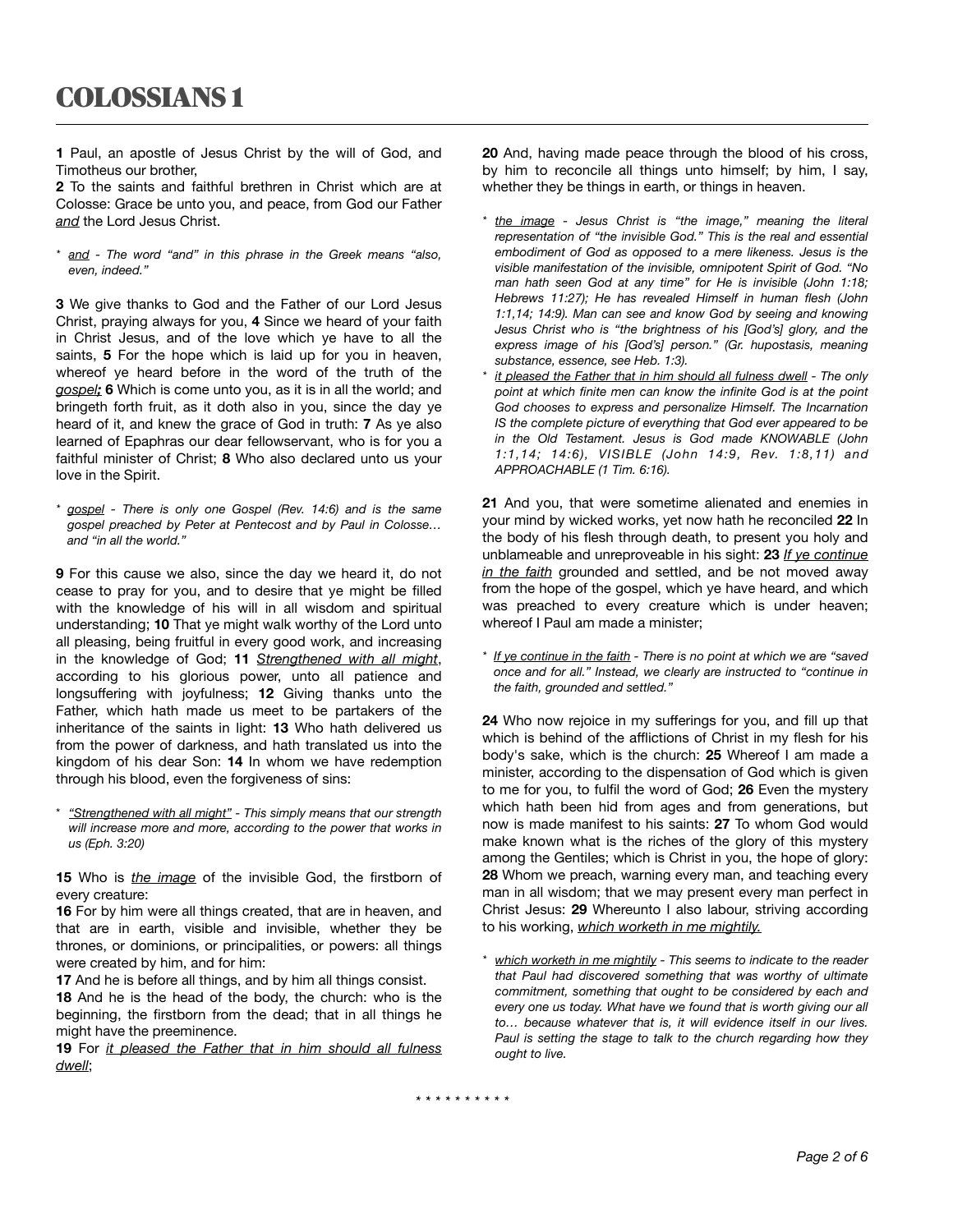*Even When I Can't See Him, He's Working. As best scholars can determine, neither Paul nor his close companions ever visited in Colosse, yet a faithful church had been established in that city. We do not know how or why, but clearly God's will and work was being accomplished through the hands of other individuals. This is important to note, because it can reassure us that even when we can't see what God is doing, He is still at work.* 

*You share the Gospel with someone on the job and they never come to church. You witness to someone in the local*  supermarket and never see them again. You pray faithfully for those you love for years and nothing changes. We don't *know what God is doing because we cannot always see the effects of our preaching, teaching, training, or discipling of others. However, do not be discouraged, for in God's time, unexpected fruit may still be produced.* 

*Growing in Christ. The Gospel cannot live in our hearts and not change us, but we will not be changed simply because we raise our hands in a church service. Change requires moving in a specific direction, always trending toward becoming more like Jesus. A believer who is not growing is abnormal, and that lack of growth may be the symptom of an inward issue.* 

*How would you describe your rate of growth in Christ? Are you satisfied with where you are, or do you feel the "pull" of a deeper walk with God?* 

*A Hostile Witness. Believe it or not, you and I were not just strangers, but enemies of God, just as our human nature predisposes us to be. Thanks be to God, though we were born sinners, He died for us anyway, reconciling both our nature and our actions into a form which was "unblameable" and "unreproveable" in his sight. The sense of my. Own redemption which accompanies this knowledge ought to be enough to keep me "continuing in the faith."* 

# COLOSSIANS 2

**1** For I would that ye knew what great conflict I have for you, and for them at Laodicea, and for as many as have not seen my face in the flesh; **2** That their hearts might be comforted, being *knit together in love*, and unto all riches of the full assurance of understanding, to the acknowledgement of the *mystery of God, and of the Father, and of Christ*; **3** In whom are hid all the treasures of wisdom and knowledge.

- *\* knit together in love Paul knows that love and unity are connected to understanding, revelation, wisdom, and knowledge.*
- *\* mystery of God, and of the Father, and of Christ; There is no suggestion here that three entities are indicated. Rather, to know the Father and the Son is to know God as Creator and Sustainer on one hand, and to know Him as incarnated Saviour on the other.*

**4** And this I say, lest any man should beguile you with enticing words. **5** For though I be absent in the flesh, yet am I with you in the spirit, joying and beholding your order, and the stedfastness of your faith in Christ.

**6** As ye have therefore received Christ Jesus the Lord, so walk ye in him: **7** Rooted and built up in him, and stablished in the faith, as ye have been taught, abounding therein with thanksgiving.

**8** Beware lest any man spoil you through philosophy and vain deceit, after the tradition of men, after the rudiments of the world, and not after Christ. **9** For *in him dwelleth all the fulness of the Godhead bodily.* **10** And ye are complete in him, which is the head of all principality and power: **11** In whom also ye are circumcised with the circumcision made without hands, in putting off the body of the sins of the flesh by the circumcision of Christ: **12** Buried with him in baptism, wherein also ye are risen with him through the faith of the operation of God, who hath raised him from the dead. **13** And you, being dead in your sins and the uncircumcision of your flesh, hath he quickened together with him, having forgiven you all trespasses; **14** Blotting out the *handwriting of ordinances* that was against us, which was contrary to us, and took it out of the way, *nailing it to his cross*; **15** And having spoiled principalities and powers, he made a shew of them openly, triumphing over them in it.

- in him dwelleth all the fulness of the Godhead bodily All the fulness of what God is (His nature, essence, being), the full embodiment of deity, exists in the person of Jesus Christ. "Bodily" refers to the Incarnation (John 1:14-16), and can mean "actually" or "in concrete reality" as opposed to something temporary. As stated previously, all that God is INVISIBLY, Jesus Christ IS and manifests VISIBLY.
- handwriting of ordinances The Greek word Paul employs here refers to a handwritten certificate of debt that was written in the debtors own hand acknowledging his debt.
- nailing it to his cross crucified criminals would have a list of the crimes they committed nailed to their cross to make clear that the punishment he was receiving was deserved. Jesus took our own acknowledged sins and "nailed them" to His cross, paying what we owed.

**16** Let no man therefore judge you in *meat, or in drink, or in respect of an holyday*, or of the new moon, or of the sabbath days: **17** Which are a shadow of things to come; but the body is of Christ. **18** Let no man beguile you of your reward in a voluntary humility and worshipping of angels, intruding into those things which he hath not seen, vainly puffed up by his fleshly mind, **19** And not holding the Head, from which all the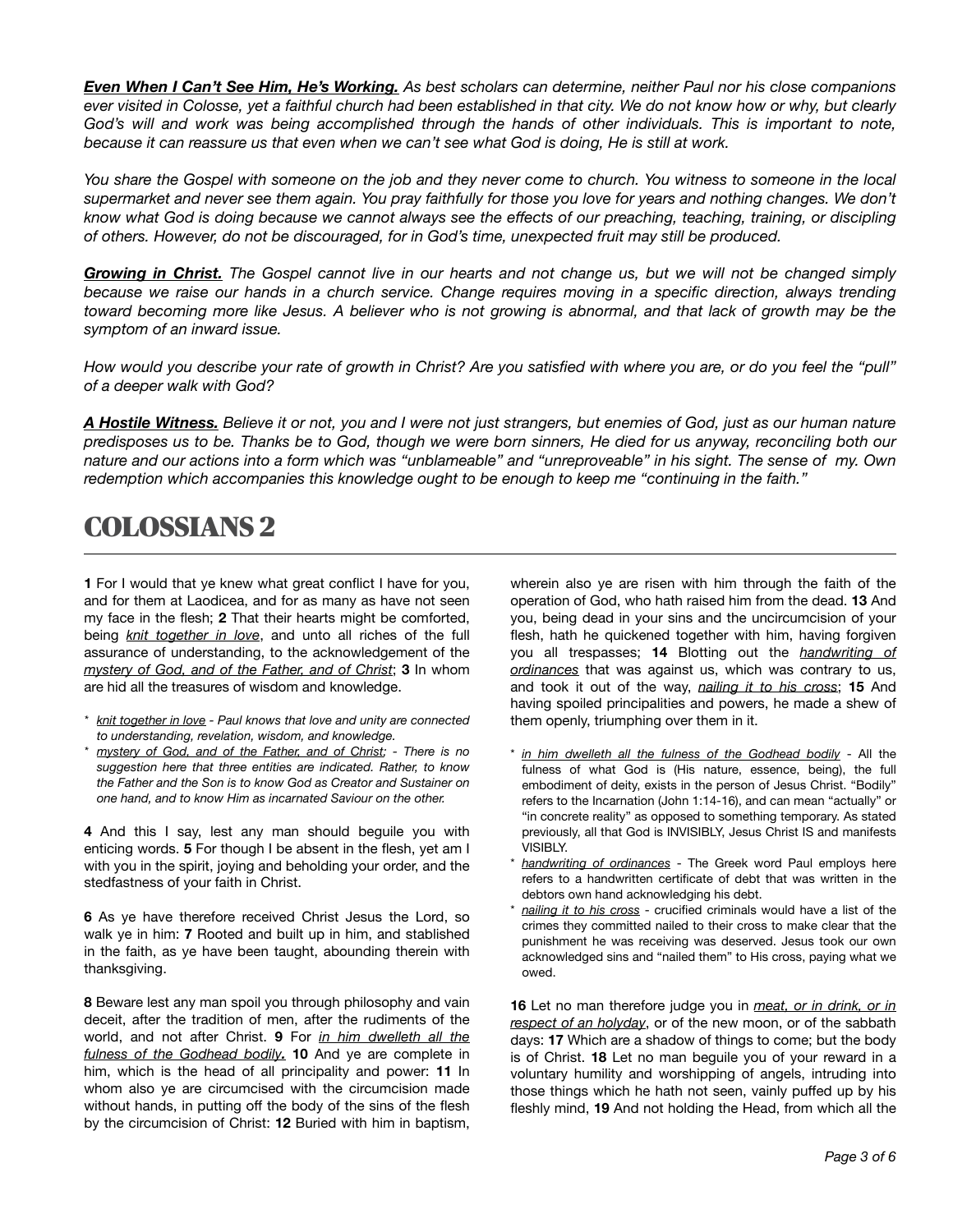body by joints and bands having nourishment ministered, and knit together, increaseth with the increase of God.

*\* meat, or in drink, or in respect of an holyday - Paul is reinforcing the liberty they received in Christ, explaining that dietary laws, respect of days, and other such things were "a shadow of things to come. We are COMPLETE in Christ who is the perfection of the entire law to whom those traditions pointed.* 

**20** Wherefore if ye be dead with Christ from the rudiments of the world, why, as though living in the world, are ye subject to ordinances, **21** (Touch not; taste not; handle not; **22** Which all are to perish with the using;) after the commandments and doctrines of men? **23** Which things have indeed a shew of wisdom in will worship, and humility, and neglecting of the body: not in any honour to the satisfying of the flesh.

#### *\* \* \* \* \* \* \* \* \* \**

**Complete in Him**. The Greek word Paul actually used when writing verse 10 was "*filled*," which meant to be "*fulfilled*," "*complete*," or to "*be generously supplied with*." Being in Christ means we are **COMPLETE**. The Colossian Heresy, referenced in our introductory notes, was in essence the belief that Christ was not enough and they should add anything they felt necessary/ helpful. Paul was saying, He is complete! And, now, in Him... so are you! As detailed by Whitley, here are eight ways in which Jesus completes the believer spiritually as found throughout the Word of God:

- 1. We are united to Christ when we are **born again** (John 3:3-8; Eph. 2:4-5). Being born again of the water and Spirit gives us new life (Acts 2:38).
- 2. We **live** out our union with Christ **through faith** (Gal. 2:20; Eph. 3:16-17). He is both the source of our union with Him and the object of our faith.
- 3. We are **justified** (made right with God) through faith and union with Christ (Rom. 3:23-26).
- 4. We are **sanctified** (the process by which we grow in holiness and become more like Jesus) through our union with Christ (1 For. 1:30; John 15:4-5).
- 5. We faithfully **endure** in our union with Christ (Matt. 24:13; Rom. 8:38-39; Rev. 13:10). Life in Christ provides the means to endure faithfully and is the only assurance of salvation (1 Cor. 1:8-9)
- 6. In **death**, we are united with Christ (Rom. 14:8; 1 Thess. 4:16; Rev. 14:13). The psalmist reminds us of this when he writes, "Precious in the sigh of the Lord is the death of His saints." (Ps. 116:15).
- 7. We are **resurrected** in our union with Christ (1 Cor. 15:22). Physical death is NOT final for the believer who is united with Christ.
- 8. We will be **glorified** with Christ (Col. 3:4; 1 Thess. 4:16-17). God had our calling, justification, sanctification in mind from eternity past, just as he did our glorification (Rom. 8:30).

As we can see, our union with Christ covers EVERY PART of our lives! He COMPLETES US! As Paul would write to the Corinthians, being IN CHRIST means we are not lacking. Because HE (Jesus) is complete, we are complete IN Him. As such, we will not "fall short" or be found "in need."

# COLOSSIANS 3

**1** If ye then be risen with Christ, seek those things which are above, where *Christ sitteth on the right hand of God*. **2** Set your affection on things above, not on things on the earth. **3** For ye are dead, and your life is hid with Christ in God. **4** When Christ, who is our life, shall appear, then shall ye also appear with him in glory.

Christ sitteth on the right hand of God - Paul is using figurative and symbolic language in this phrase to show Christ's glorification. Throughout the Scripture, the highest position of power and authority is referenced as "sitting at the right hand." What is being illustrated is that Christ triumphed over all powers and has been exalted as the appointed Son of the household to whom is given all authority, and through him the power and rule of God's kingdom will be executed.

**5** Mortify therefore your members which are upon the earth; fornication, uncleanness, inordinate affection, evil concupiscence, and covetousness, which is idolatry: **6** For which things' sake the wrath of God cometh on the children of disobedience: **7** In the which ye also walked some time, when ye lived in them. **8** But now ye also put off all these;

anger, wrath, malice, blasphemy, filthy communication out of your mouth. **9** Lie not one to another, seeing that ye have put off the old man with his deeds; **10** And have put on the new man, which is renewed in knowledge after the image of him that created him: **11** Where there is neither Greek nor Jew, circumcision nor uncircumcision, Barbarian, Scythian, bond nor free: but Christ is all, and in all.

**12** Put on therefore, as the elect of God, holy and beloved, bowels of mercies, kindness, humbleness of mind, meekness, longsuffering; **13** Forbearing one another, and forgiving one another, if any man have a quarrel against any: even as Christ forgave you, so also do ye. **14** And above all these things *put on charity, which is the bond of perfectness.* **15** And let the peace of God rule in your hearts, to the which also ye are called in one body; and be ye thankful. **16** Let the word of Christ dwell in you richly in all wisdom; teaching and admonishing one another in psalms and hymns and spiritual songs, singing with grace in your hearts to the Lord. **17** And whatsoever ye do in word or deed, do all in the name of the Lord Jesus, giving thanks to God and the Father by him.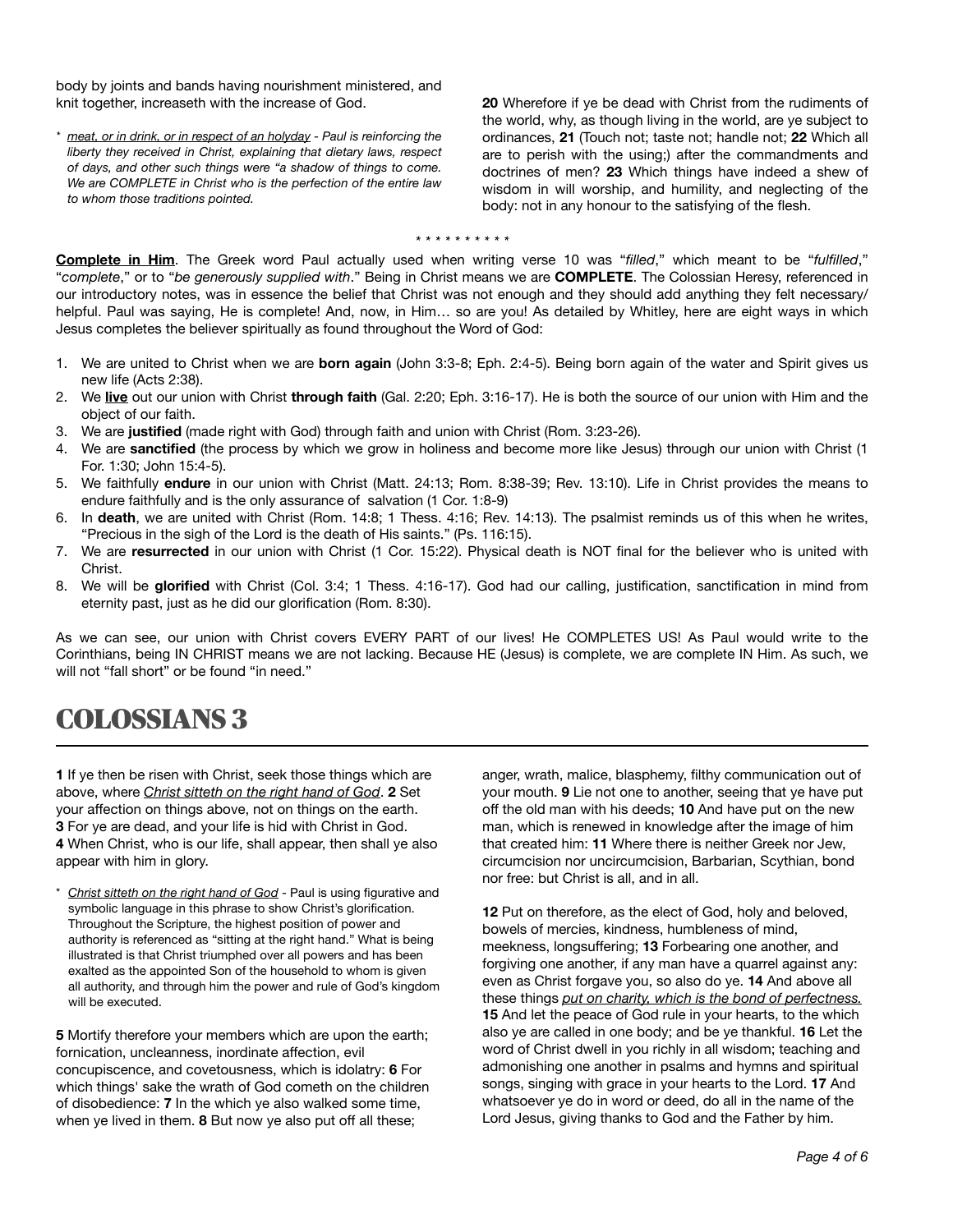put on charity, which is the bond of perfectness - this phrase might be better rendered for our understanding as the "perfect bond of unity."

**18** Wives, submit yourselves unto your own husbands, as it is fit in the Lord. **19** Husbands, love your wives, and *be not bitter* against them. **20** Children, obey your parents in all things: for this is well pleasing unto the Lord. **21** Fathers, provoke not your children to anger, lest they be discouraged. **22** Servants, obey in all things your masters according to the flesh; not with eyeservice, as menpleasers; but in singleness of heart, fearing God; **23** And *whatsoever ye do, do it heartily*, as to the Lord, and not unto men; **24** Knowing that of the

Lord ye shall receive the reward of the inheritance: for ye serve the Lord Christ. **25** But he that doeth wrong shall receive for the wrong which he hath done: and there is no respect of persons.

- be not bitter "don't have the habit of being bitter or of holding strong resentment."
- whatsoever ye do, do it heartily the word servants, as used here (v.22), could include slaves or paid servants. The principle being taught here was that when we work, we do it not as for men, but for God. The word heartily means "life or soul." In other words, we ought not to work like we are just doing it for the pay — and we are able to do this with joyful attitudes and hearts because we have been made "free" in a way that no master or boss can remove!

#### *\* \* \* \* \* \* \* \* \* \**

*Setting Our Minds. The act of "setting" our minds is a conscious decision, an act of will. Satan uses a lot things in this world as a source of distraction for a Christian, to prevent us from accomplishing our purpose in God's plan and*  hoping to entice us into loving the world. If this doesn't work, he will remind us of our own failures, or the failures of *those who were "better men than we." Whenever you face these feelings, remember, you truly "can do all things through Christ" (Philippians 4:13) who strengthens you.* 

*A New Kind of Idolatry. Each of the things mentioned in the second part of this chapter are considered to be works of the flesh. How eye-opening is it to realize that Paul identified them as idolatry, and their indulgence is the source of God's wrath upon men? Clearly, we should never become complacent about entertaining our "flesh," lest we inadvertently find ourselves engaged in practices that remove Christ from the throne of our hearts.* 

# COLOSSIANS 4

**1** Masters, give unto your servants that which is just and equal; knowing that ye also have a Master in heaven.

**2** Continue in prayer, and watch in the same with thanksgiving; **3** Withal praying also for us, that God would open unto us a door of utterance, to speak the mystery of Christ, for which I am also in bonds: **4** That I may make it manifest, as I ought to speak. **5** Walk in wisdom toward them that are without, redeeming the time. **6** Let your speech be always with grace, *seasoned with salt*, that ye may know how ye ought to answer every man.

seasoned with salt - you can tell a lot about someone by the way they talk. Paul wants their speech to be reflective of Christ, characterized by grace and humility. The image of salt used here might have symbolized the need for speech that is free of hypocrisy… or perhaps, as salt was often used to preserve and season things in Bible times (Matt. 5:13), maybe he was telling them that our speech should be worthwhile and profitable, not pointless or dull. Many struggles in our lives are reflected in the extremes of our speech: gentle or with conviction, but not always at the same time. A prayer that may be helpful as we seek to measure up to Paul's instructions might be: "Let the words of my mouth… be acceptable in they sight, O Lord…" (Ps. 19:14).

**7** All my state shall *Tychicus* declare unto you, who is a beloved brother, and a faithful minister and fellowservant in the Lord: **8** Whom I have sent unto you for the same purpose, that he might know your estate, and comfort your hearts; **9** With *Onesimus*, a faithful and beloved brother, who is one

of you. They shall make known unto you all things which are done here.

- Tychicus he went to Jerusalem with Paul to serve as a representative of the Gentile churches and, though a recent convert, he served as a replacement for both Timothy and Titus on different occasions. He served as Paul's messenger, delivering this letter to the Colossian church, but also to the Ephesians (Eph. 6:21), and Philemon.
- \* *Onesimus* his name means useful, profitable, helpful. He was a runaway slave whose return to his master was the reason for Paul's letter to Philemon. I find it unique that Paul takes care to not only include him in this part of Colossians, but specifically states, "who is one of you."

**10** *Aristarchus* my fellowprisoner saluteth you, and *Marcus*, sister's son to Barnabas, (touching whom ye received commandments: if he come unto you, receive him;) **11** And Jesus, which is called Justus, who are of the circumcision. These only are my fellowworkers unto the kingdom of God, which have been a comfort unto me. **12** Epaphras, who is one of you, a servant of Christ, saluteth you, always labouring fervently for you in prayers, that ye may stand perfect and complete in all the will of God. **13** For I bear him record, that he hath a great zeal for you, and them that are in Laodicea, and them in Hierapolis. **14** *Luke*, the beloved physician, and *Demas*, greet you. **15** Salute the brethren which are in Laodicea, and Nymphas, and the church which is in his house. **16** And when this epistle is read among you, cause that it be read also in the church of the Laodiceans; and that ye likewise read the epistle from Laodicea. **17** And say to